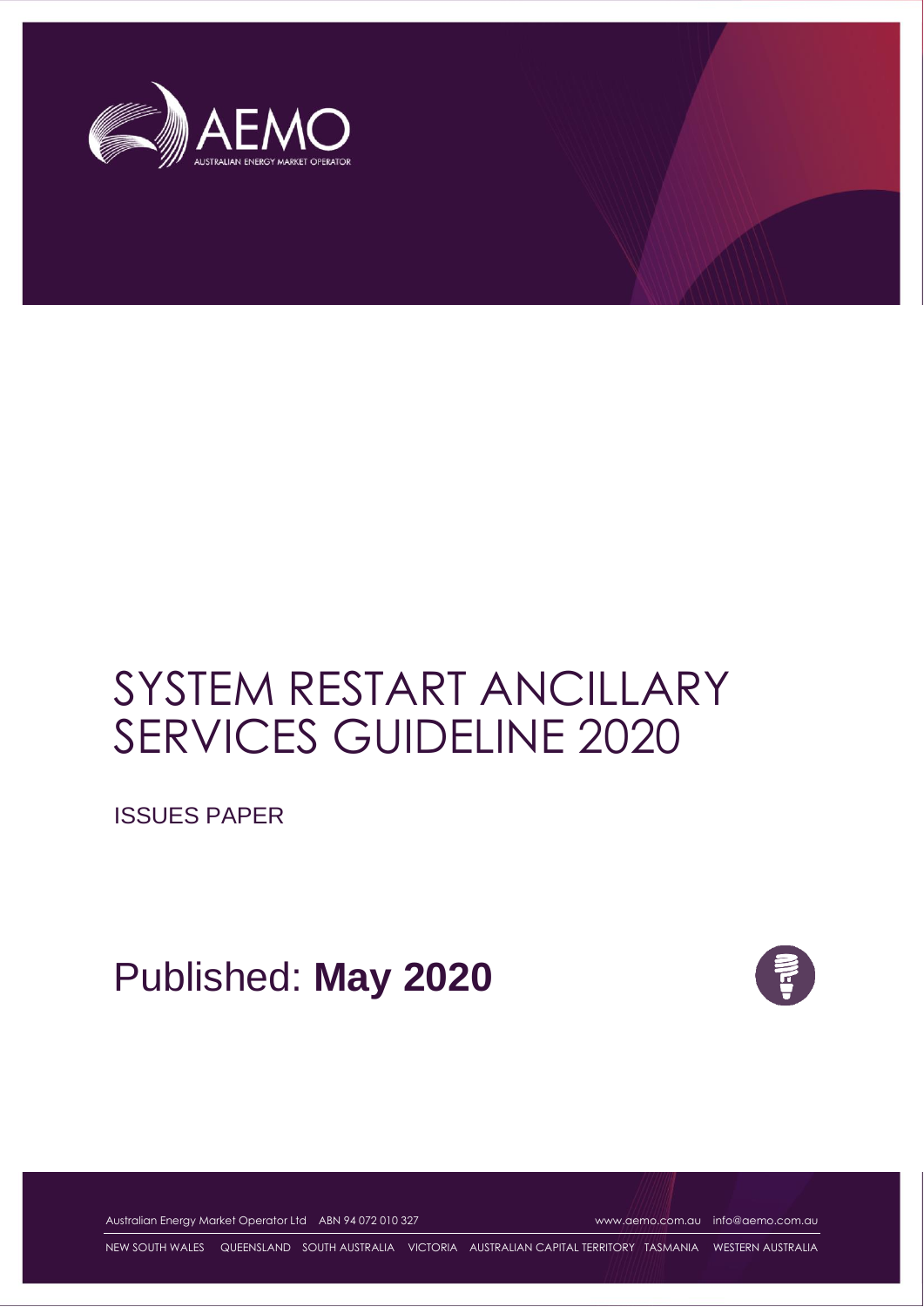



© 2020 Australian Energy Market Operator Limited. The material in this publication may be used in accordance with the [copyright permissions on AEMO's website](http://aemo.com.au/Privacy_and_Legal_Notices/Copyright_Permissions_Notice).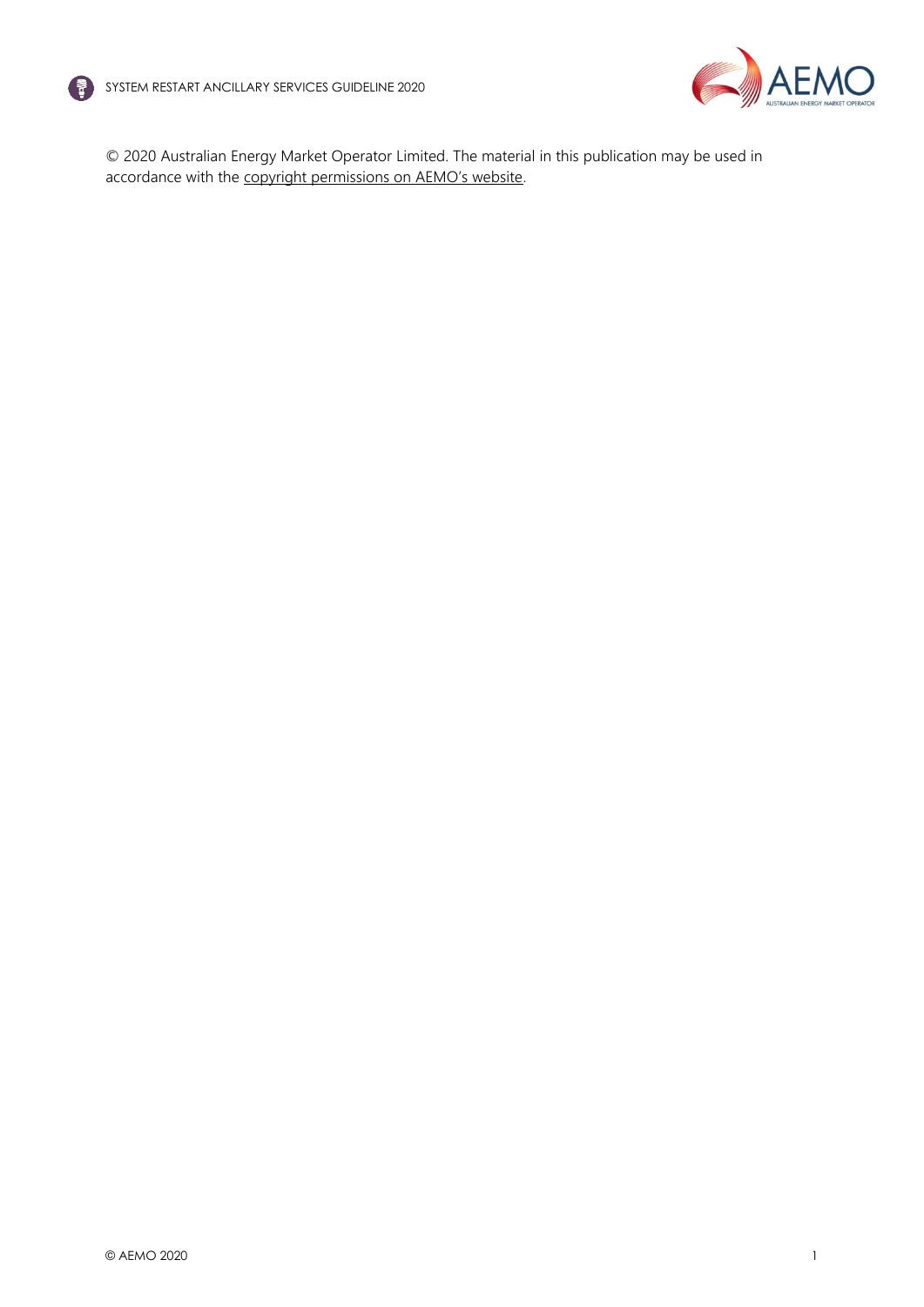

## <span id="page-2-0"></span>**EXECUTIVE SUMMARY**

System restart ancillary services (SRAS) can be used to re-energise a part of the National Electricity Market (NEM) power system following a black system or other major supply disruption.

AEMO has historically only procured SRAS from generating units capable of starting and re-energising parts of the power system without taking supply from the power system. AEMO's SRAS Guideline sets out requirements and processes for procuring SRAS, and is made under clause 3.11.7 of the National Electricity Rules (NER).

AEMO has prepared this Issues Paper to facilitate informed debate and feedback by industry about how to update the SRAS Guideline to account for the *National Electricity Amendment (System restart services, standards and testing) Rule* recently made by the Australian Energy Market Commission (AEMC).

The amending rule is broad in scope and has required significant changes to the SRAS Guideline, in terms of:

- Specification of services, including the addition of a new category of SRAS restoration support services.
- New testing requirements, both for SRAS procurement or contract testing and for wider testing of system restoration paths.
- Changes to the general objective for AEMO's procurement of SRAS.

AEMO has prepared a consultation draft SRAS Guideline for comment, which should be read in conjunction with this Issues Paper. This Issues Paper does not revisit the reasoning behind the NER amendments; it focuses on:

- Issues related to how AEMO's SRAS Guideline should apply the new NER obligations on AEMO, Participants and Network Service Providers (NSPs), and
- Clarifications and additional detail intended to better inform and assist Participants' understanding of SRAS capabilities and assessment.

It is important for stakeholders to also read the AEMC's Final Determination and Final Rule which can be found on the AEMC website<sup>1</sup>.

The SRAS Guideline also incorporates AEMO's determination of the boundaries of the electrical sub-networks used for SRAS procurement. Currently these boundaries are generally consistent with NEM regions. The exception is Queensland, which is divided into two sub-networks (north and south). AEMO is also seeking feedback on a proposal to consolidate the two Queensland sub-networks into a single, region-based electrical sub-network for SRAS purposes.

**Stakeholders are invited to submit written responses on the issues and questions identified in this paper by 5.00 pm (Melbourne time) on 3 July 2020, in accordance with the Notice of First Stage of Consultation published with this paper.** 

<sup>1</sup> <https://www.aemc.gov.au/rule-changes/system-restart-services-standards-and-testing>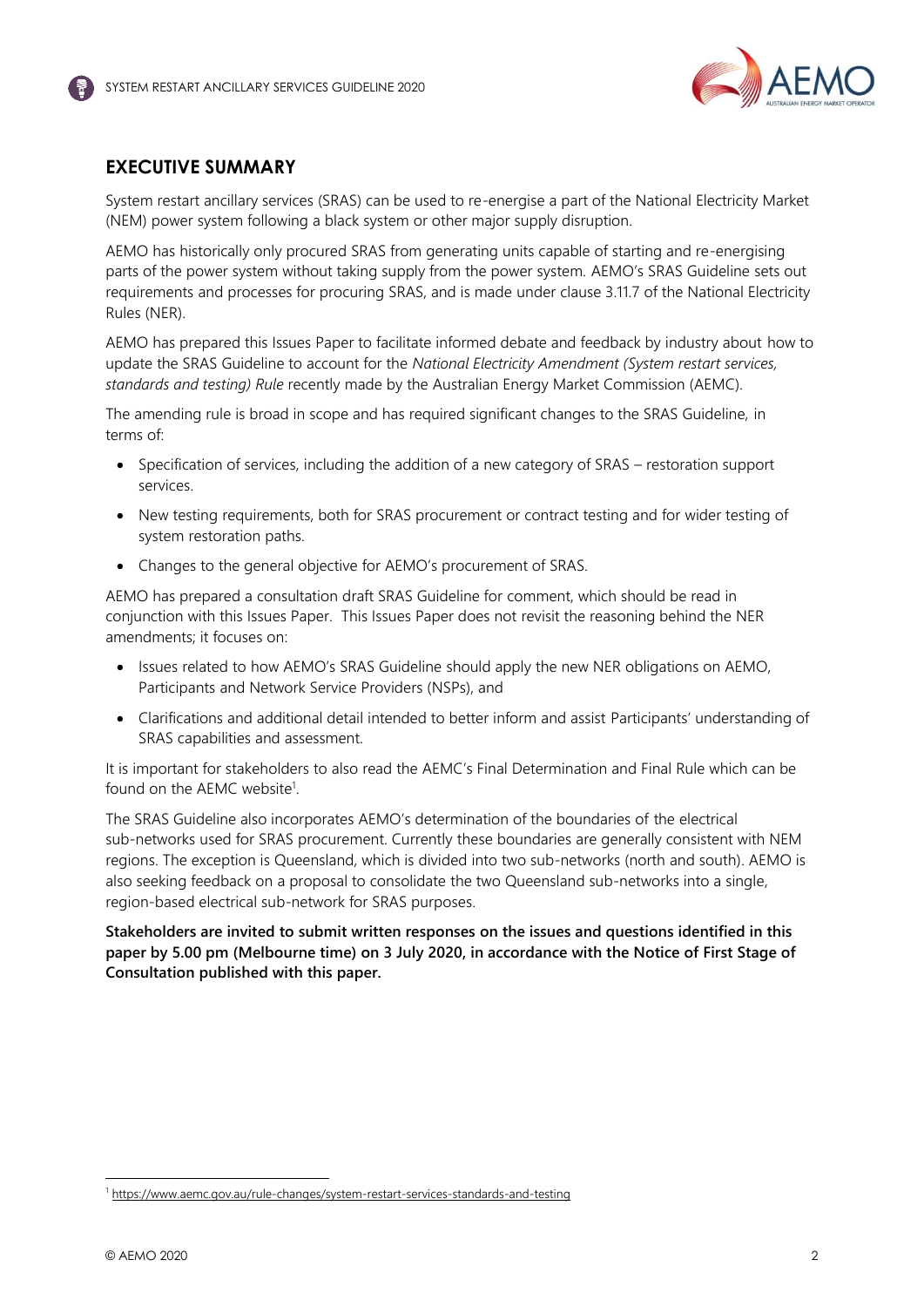

## **CONTENTS**

| <b>EXECUTIVE SUMMARY</b> |                                                                |         |
|--------------------------|----------------------------------------------------------------|---------|
| $\mathbf{1}$ .           | STAKEHOLDER CONSULTATION PROCESS                               | 4       |
| 2.                       | <b>BACKGROUND</b>                                              | 5       |
| 2.1                      | NER requirements                                               | 5       |
| 2.2                      | Context for this consultation                                  | 5       |
| 3.                       | <b>ISSUES FOR DISCUSSION</b>                                   | 7       |
| 3.1                      | Amendment to the definition of SRAS and black start capability | 7       |
| 3.2                      | Amendment to the SRAS Procurement Objective                    | 8       |
| 3.3                      | New framework for the physical testing of system restart paths | 9       |
| 3.4                      | SRAS testing and test procedures                               | 10      |
| 3.5                      | Boundaries of electrical sub-networks                          | 11      |
| 4.                       | SUMMARY OF MATTERS FOR CONSULTATION                            | $12 \,$ |
| APPENDIX A - GLOSSARY    |                                                                |         |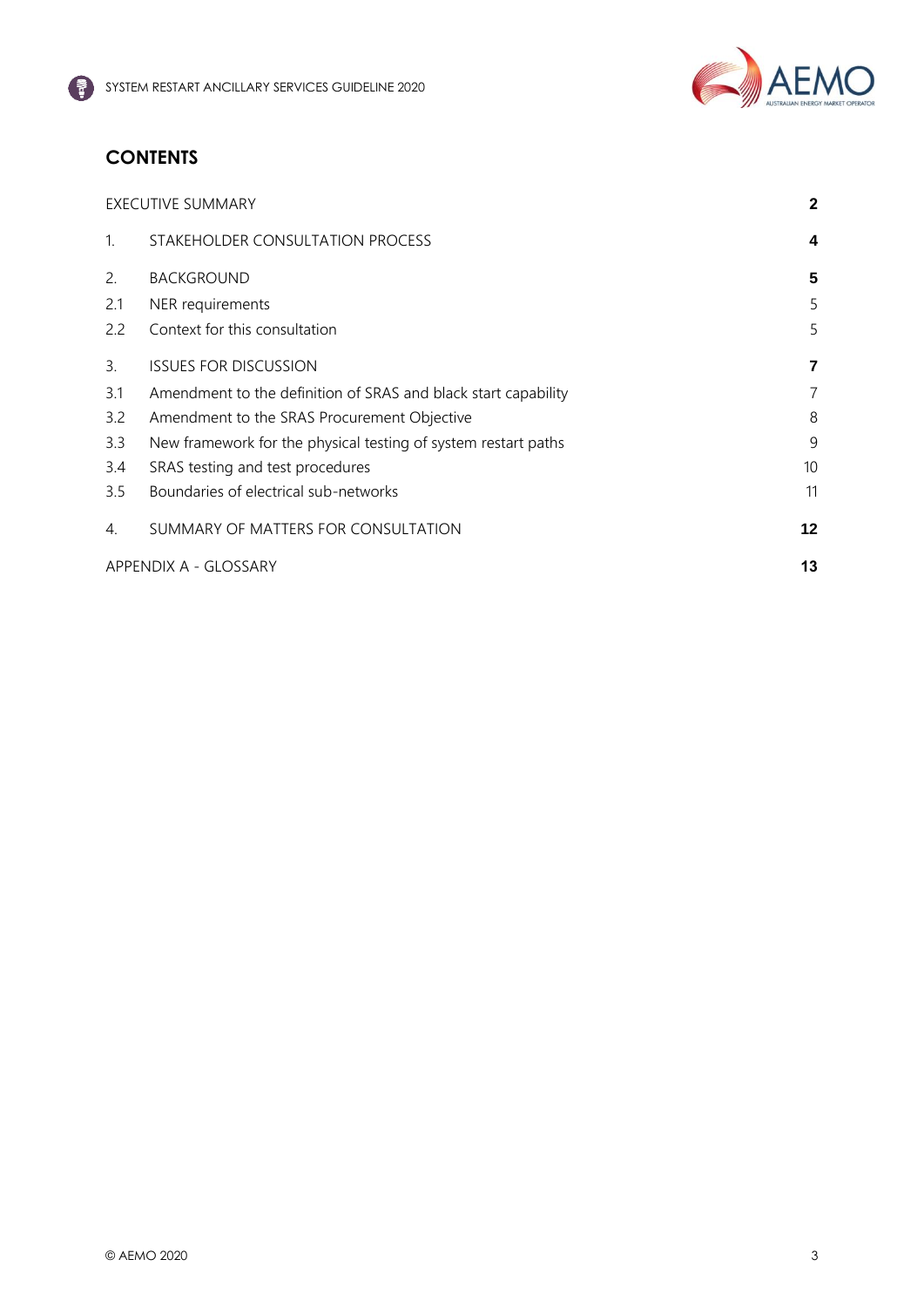

## <span id="page-4-0"></span>**1. STAKEHOLDER CONSULTATION PROCESS**

The *National Electricity Amendment (System restart services, standards and testing) Rule 2020 No. 6* requires AEMO to update the System Restart Ancillary Services (SRAS) Guideline prior to 2 November 2020.

AEMO is consulting on the SRAS Guideline in accordance with rule 8.9 of the NER.

Note that a glossary of terms used in this Issues Paper is at Appendix A.

AEMO's indicative timeline for this consultation is outlined below. Dates may be adjusted depending on the number and complexity of issues raised in submissions and any meetings with stakeholders.

| <b>Deliverable</b>                     | Indicative date                     |  |
|----------------------------------------|-------------------------------------|--|
| <b>Issues Paper published</b>          | 13 May 2020                         |  |
| <b>SRAS</b> stakeholder forum          | To be confirmed depending on demand |  |
| Submissions due on Issues Paper        | 3 July 2020                         |  |
| <b>Draft Report published</b>          | 3 August 2020                       |  |
| <b>Submissions due on Draft Report</b> | 4 September 2020                    |  |
| <b>Final Report published</b>          | 16 October 2020                     |  |

Prior to the due date for submissions on this Issues Paper (3 July 2020), stakeholders can request a meeting with AEMO to discuss the issues and proposed changes raised.

During the consultation process AEMO will liaise closely with the Reliability Panel, which is required to update the system restart standard (SRS) to take account of the amending rule. Changes to the SRS may need to be reflected in the SRAS Guideline.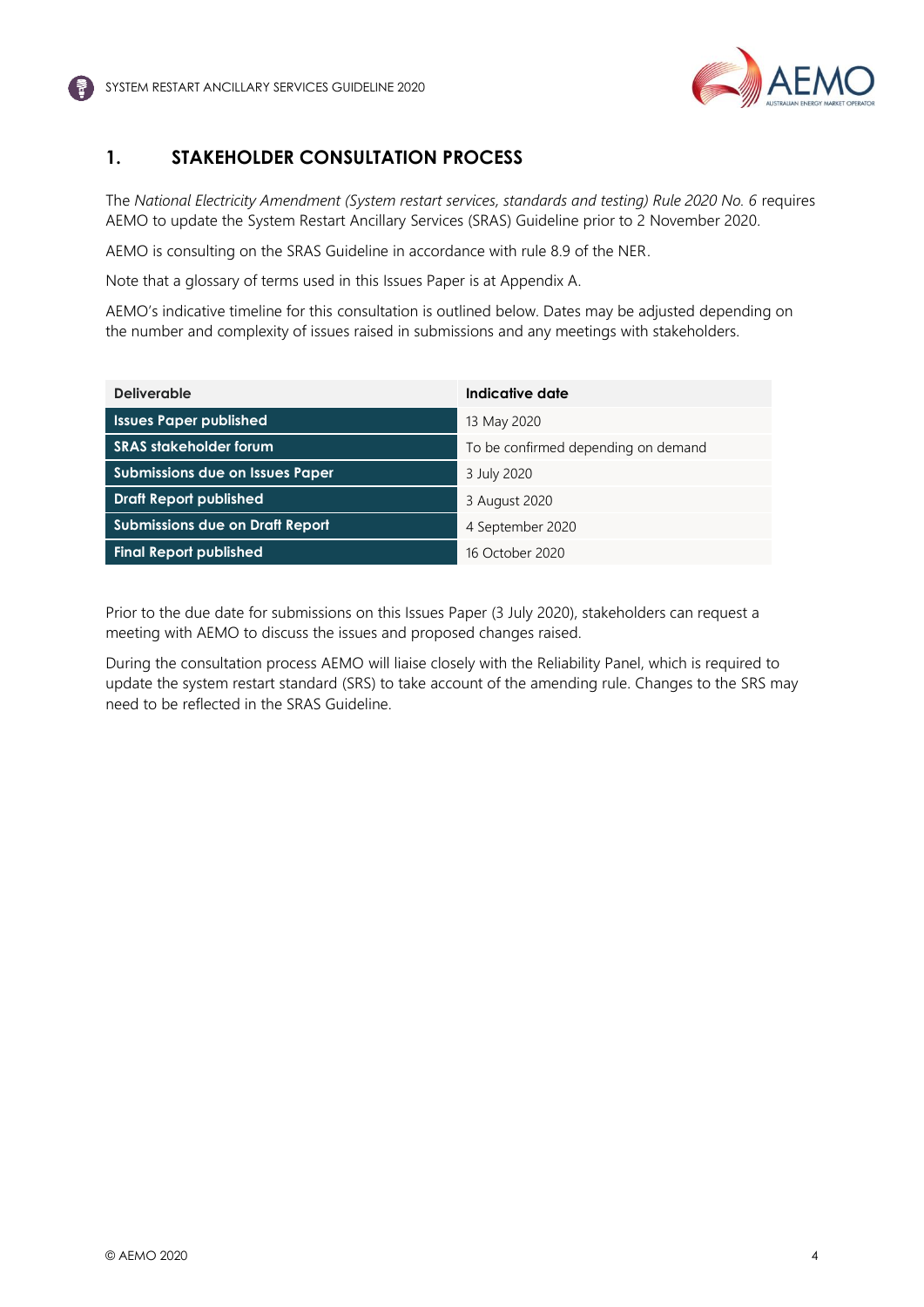

## <span id="page-5-0"></span>**2. BACKGROUND**

## <span id="page-5-1"></span>**2.1 NER requirements**

On 2 April 2020, the Australian Energy Market Commission (AEMC) made the *National Electricity Amendment (System restart services, standards and testing) Rule 2020 No. 6.*<sup>2</sup> The final rule included both an Amending Rule in Schedule 1 and a Transitional Rule in Schedule 2.

Schedule 1 will commence on 2 November 2020; Schedule 2 commenced on 2 April 2020.

As required by Transitional Rule clause 11.123.2(a), AEMO is required to update the SRAS Guideline to reflect the Amending Rule prior to 2 November 2020. The SRAS Guideline is required to include the matters in clause 3.11.7 of the National Electricity Rules (NER), as expanded by the Amending Rule.

The Transitional Rule also requires the Reliability Panel to update the system restart standard (SRS) (clause 11.123.3):

- the Reliability Panel must, as soon as practicable after 2 April 2020, and in accordance with the consultation requirements in clause 8.8.3, update the system restart standard to take into account the Amending Rule.
- from 2 November 2020 and until such time as the system restart standard is updated by the Reliability Panel, the system restart standard is to be interpreted as if it applied to system restart ancillary services as defined under the Amending Rule.

## <span id="page-5-2"></span>**2.2 Context for this consultation**

System restart ancillary services (SRAS) can be used to restore the power system following a major supply disruption, including a black system event. As part of AEMO's power system security responsibilities, AEMO must procure adequate SRAS to enable it to coordinate a response to a major supply disruption.

The Amending Rule:

- expands the definitions of SRAS and black start capability, to allow AEMO to procure the capabilities from a range of sources as needed to effectively restore sufficient generation and transmission to meet the SRS;
- clarifies that AEMO can take overall costs into account when procuring SRAS (including both short-term and long-term costs);
- establishes a framework for the physical testing of system restart paths;
- requires any differences between the procedures used for SRAS testing and for a real black system event to be identified and assessed; and
- clarifies roles of the different parties involved in system restoration and the communication processes they must follow.

The SRS is determined by the Reliability Panel convened by the AEMC and sets the key targets and guidelines for AEMO's procurement of SRAS. The current version of the SRS was published by the Reliability Panel on 15 December 2016, with an effective date of 1 July 2018.

The SRS includes the levels of supply (generation and transmission) that the procured SRAS should be capable of restoring within a specified target timeframe and reliability level after a major supply disruption affecting an electrical sub-network in the National Electricity Market (NEM) power system.

<sup>&</sup>lt;sup>2</sup> AEMC, System restart services, standards and testing, Rule determination, 2 April 2020.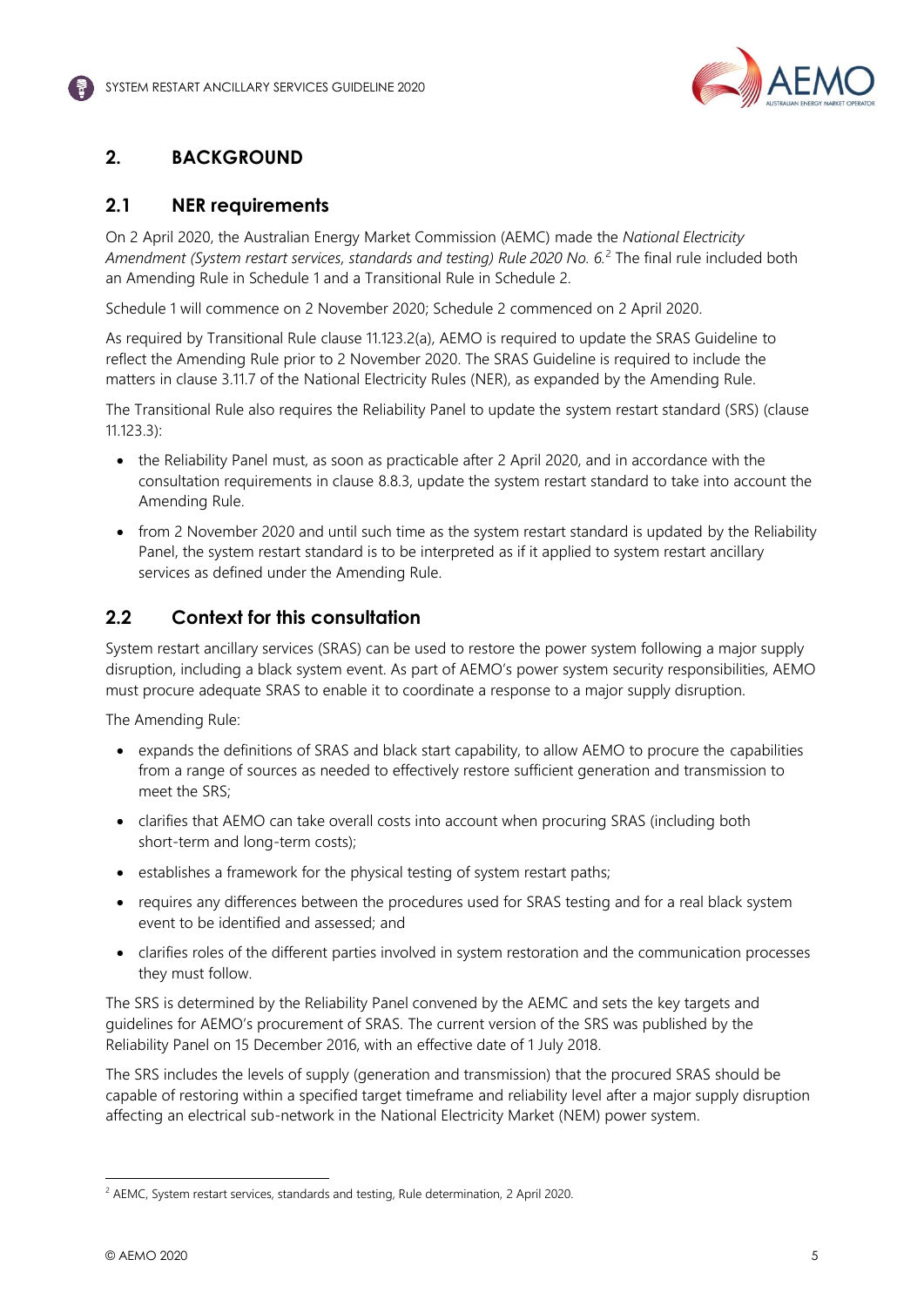

AEMO does not currently expect that the Amending Rule will necessitate material changes to the SRS, but will liaise closely with the Reliability Panel as it reviews the SRS with the aim to ensure the SRAS Guideline is consistent with any SRS amendments, whether they are made before or after 2 November 2020.

As part of this consultation, AEMO is also considering a change to the boundaries of electrical sub-networks, specifically to consolidate the existing two Queensland sub-networks. As the SRS currently specifies different restoration quantities, timeframes and reliability levels for each sub-network individually, a change of this nature would require further SRS amendment. AEMO will discuss with the Reliability Panel how the necessary consultations could be efficiently managed.

After completion of this consultation process and commencement of the Amending Rule on 2 November 2020, AEMO intends to commence a procurement process for SRAS in all sub-networks for periods from 1 July 2021.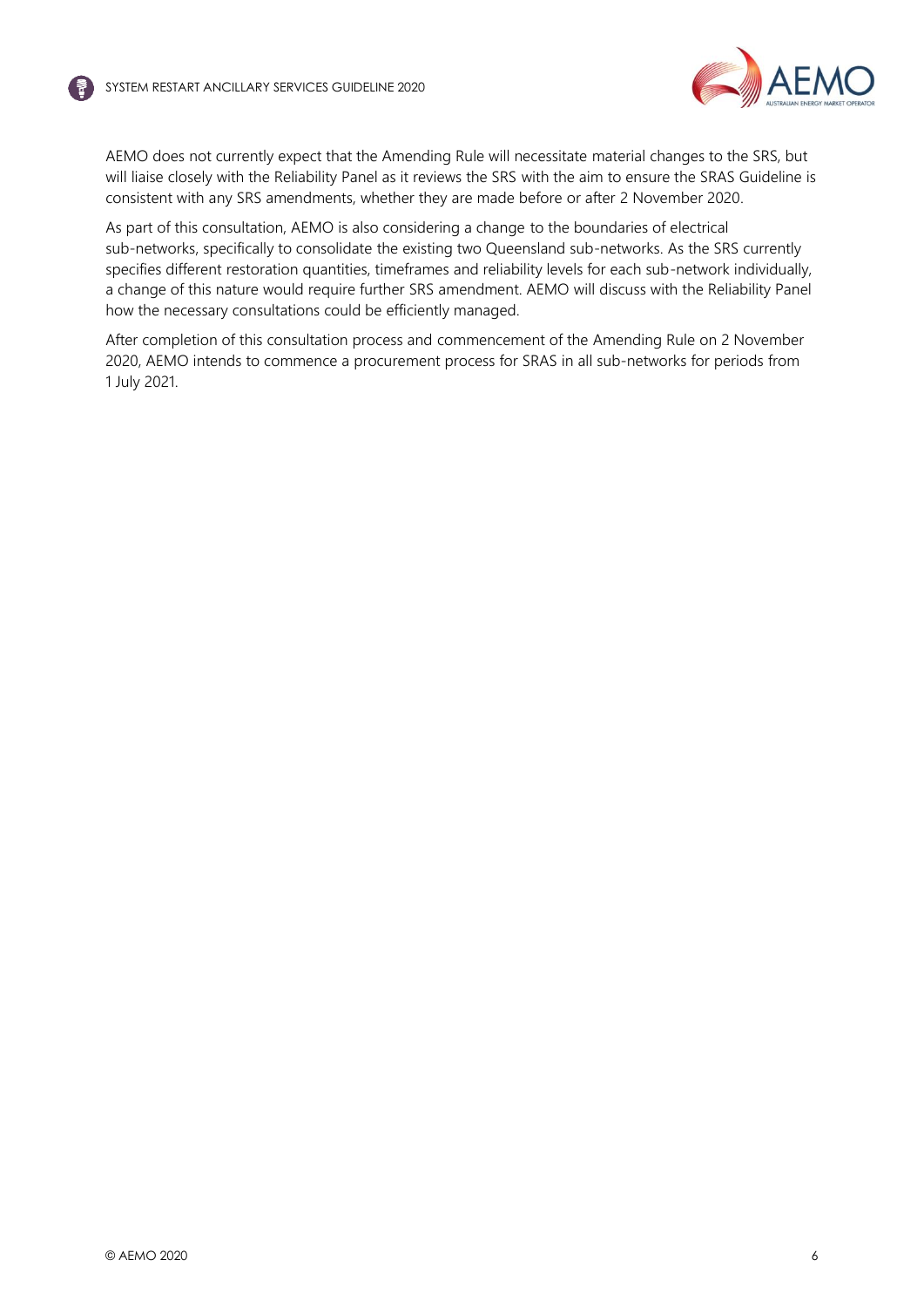

## <span id="page-7-0"></span>**3. ISSUES FOR DISCUSSION**

AEMO has drafted proposed amendments to the SRAS Guideline to reflect the Amending Rule, together with clarifications and additional detail intended to better inform and assist Participants' understanding of SRAS capabilities and AEMO's assessment process. The key changes proposed to the SRAS Guideline are described below.

## <span id="page-7-1"></span>**3.1 Amendment to the definition of SRAS and black start capability**

The Amending Rule expands the definitions of SRAS and black start capability, to allow AEMO to procure the services needed to effectively restore supply:

- The definition of black start capability now allows for that capability to be provided from facilities other than generating units.
- The definition of SRAS includes services with the capability to sustain the stable energisation of generation and transmission in a system restoration.

#### **Changes to definition of black start capability**

Currently, black start capability is the capability to restart a disconnected generating unit and deliver power to the network using an energy source independent of the power system. This is the initial step in energising other generator auxiliaries and networks so supply to customers can be progressively restored.

The Amending Rule expands the scope to allow this service to be provided by a facility other than a generating unit, or a combination of facilities. This recognises the possibility that new and developing technologies, such as specially designed batteries and grid forming inverters, possibly with other technologies such as synchronous condensers, may be able to provide this capability in future.

As a result of this expanded definition of black start capability, the SRAS Guideline must now describe the capabilities that would otherwise have been inherent characteristics of a synchronous generator in terms that can apply to a broader set of potential black start facilities. Most of these amendments will be in section 3.3 of the draft SRAS Guideline. They aim to be technology-neutral, except where there is a specific need to differentiate (e.g. regarding trip to house load (TTHL) schemes).

It should be noted the technical requirements proposed in section 3.3 of the draft SRAS Guideline will apply to a black start service as a whole. As defined in the Amending Rule, a single service could be provided using a mixed set of technologies across more than one facility.

AEMO asks stakeholders to consider whether the proposed amendments provide adequate guidance on the technical requirements for a black start service. Stakeholders may also consider whether they are under or over prescriptive, noting there is a balance between the detail needed to enable potential SRAS providers to understand whether their facility could qualify to provide a service, and the flexibility to consider technologies that could meet those requirements in different ways.

#### **Introduction of Restoration Support Services**

AEMO has proposed a new section 3.4 of the draft SRAS Guideline, outlining the technical capabilities for restoration support services. These services are not specifically defined in the Amending Rule, but are contemplated by the extended definition of SRAS.

The Amending Rule requires the SRAS Guideline to describe the capabilities, of which there may be more than one, that a restoration support service must meet to qualify as SRAS. These are services to sustain the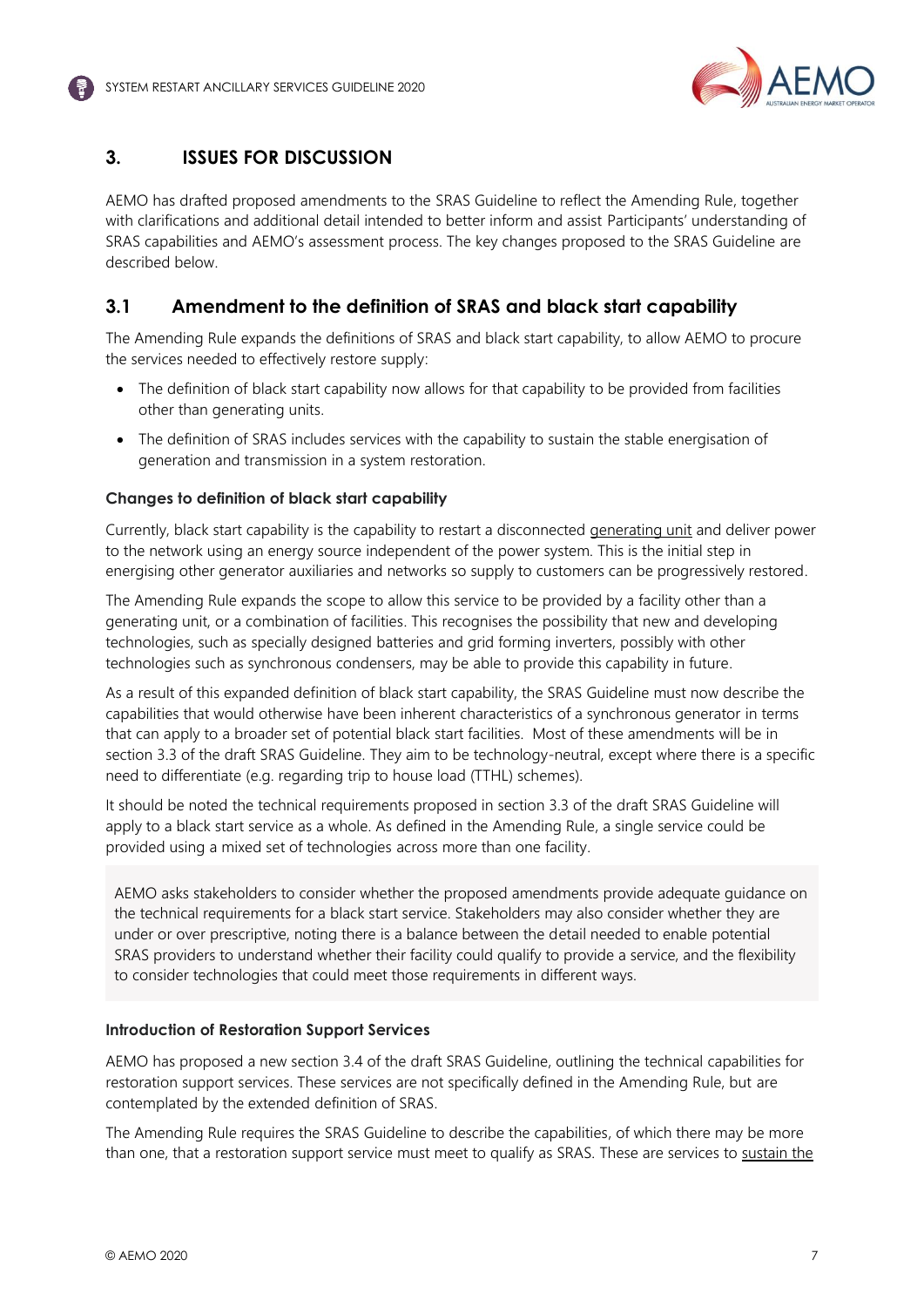

stable energisation of generation and transmission sufficient to facilitate the restoration and maintenance of power system security and the restart of generating units following a major supply disruption.

The amended SRAS definition (underlined section above) outlines the high-level outcomes that restoration support services should achieve. These high-level outcomes relate to the SRS, in that restoration support services must assist in continuing the restoration or ensuring the power system can remain stable in the prevailing network conditions.

The aim of the Amending Rule is to provide AEMO with the flexibility to specify technical requirements of support services in the SRAS Guideline and modify them as required, consistent with the objective of developing regulatory frameworks that are adaptable to changing market and power system conditions. It should be noted that restoration support services are most likely to be considered when AEMO expects that restoration might not be achieved to at least SRS levels given the inherent characteristics of power system equipment otherwise available in a restart process. These needs may change over time with changes in network topology, including reductions in system strength and availability of stabilising loads.

For these reasons, drafting suitable amendments to the SRAS Guideline is not straightforward.

Restoration support services represent technical services, or attributes, needed for a stable power system in a range of present and future conditions, that must, at least in part, need to be provided by emerging technologies.

AEMO has proposed some general requirements for all restoration support services in section 3.4.1 of the draft SRAS Guideline, and described the requirements for each alternative service in section 3.4.2. Section 3.4.2 aims to describe the attributes that facilities may provide to support restoration. For example, attributes required to support the stable restoration of the power system in the conditions expected in the early stages of a system restoration process may be dynamic voltage control and frequency control. It is proposed that a restoration support service must demonstrate at least two of these attributes to be considered for SRAS procurement. In practice, AEMO expects the technical capabilities required for each of them would also facilitate the provision of most others.

AEMO asks stakeholders to consider whether the proposed amendments provide adequate guidance on the technical requirements for restoration support services.

Stakeholders may also consider whether they are under or over prescriptive, again noting the need to appropriately balance detail with the flexibility to adapt to changing network conditions and emerging technologies.

Additional complexities arise because, in black system conditions and as initial restoration commences, the network may be weaker and operating conditions more extreme than those contemplated in power system standards or registered performance standards. AEMO welcomes comments on the ability of asynchronous units to meet these requirements under the likely operating conditions of system restoration.

## <span id="page-8-0"></span>**3.2 Amendment to the SRAS Procurement Objective**

The Amending Rule makes a minor amendment to the SRAS Procurement Objective to clarify that AEMO can take long-term costs into account when procuring SRAS to meet the SRS at lowest cost.

The AEMC stated that: 'Practically speaking, this change will make it clear that AEMO can enter into long-term SRAS contracts, or procure specific combinations of services, if it considers that this will result in the lowest long-term costs for consumers<sup>3'</sup>.

<sup>&</sup>lt;sup>3</sup> Page iv, point 22, AEMC, System restart services, standards and testing, Rule determination, 2 April 2020.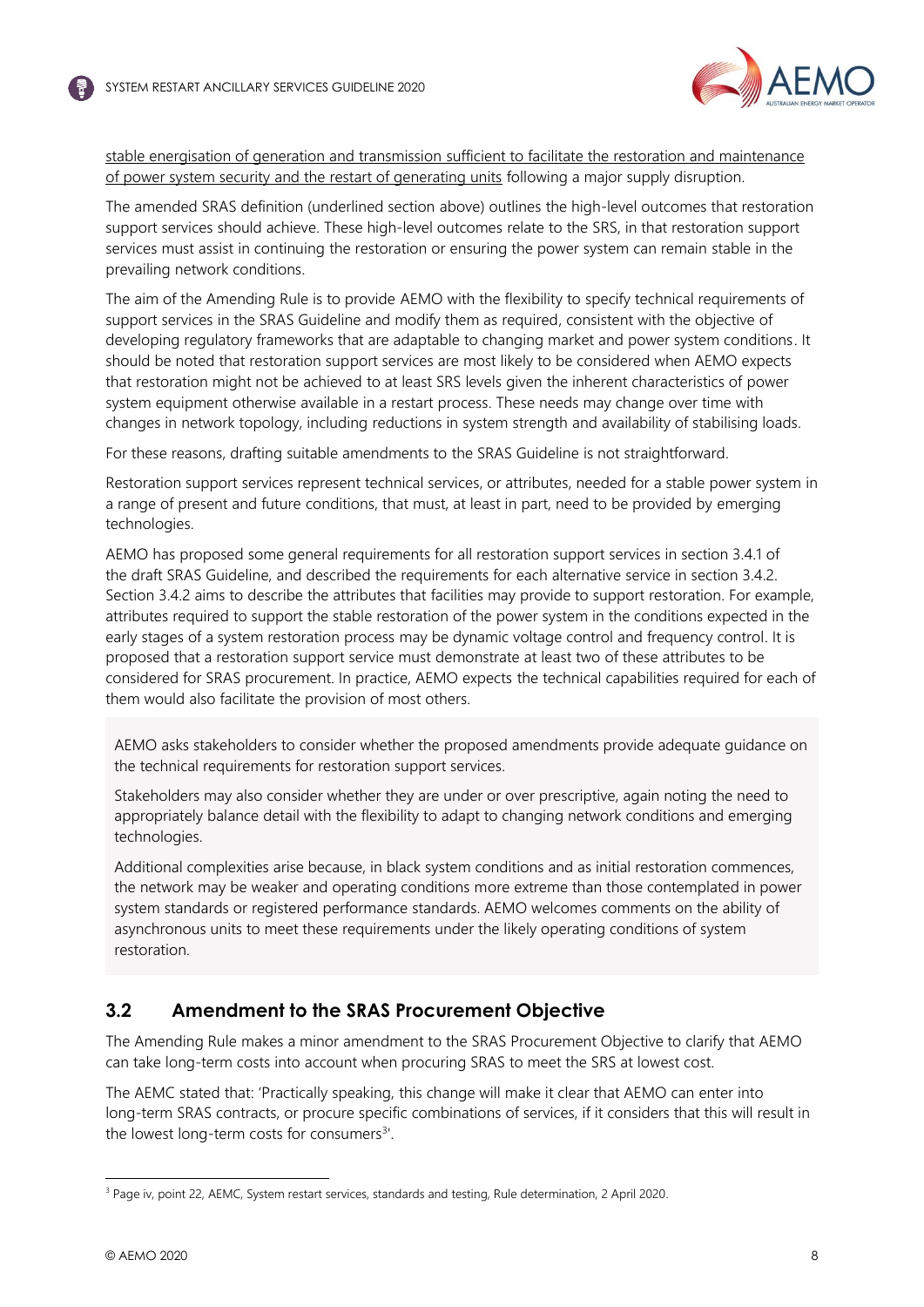

The Amending Rule also requires AEMO to provide guidance in the SRAS Guideline on how it will achieve the SRAS Procurement Objective.

Section 6 of the draft SRAS Guideline explains AEMO's proposed approach to meeting the SRAS Procurement Objective. Sections 6(a) and (b) are largely unchanged and reflect AEMO's practice of modelling the system restart using the reliability information provided by potential suppliers of SRAS to assess whether the SRS can be met in each sub-network. At least for the near horizon, AEMO will always need to complete detailed modelling to determine whether its procurement meets the SRS.

The proposed additional sections 6(c) and 6(d) explain how AEMO interprets the change to the SRAS Procurement Objective. When considering lowest long-term costs, AEMO is expected to balance long-term and short-term costs to minimise expenditure. The ability to focus on longer-term procurement requires AEMO to focus less on a deterministic assessment of the SRS, and instead take more of a risk-based approach, where the benefits of new entry, technological advances and longer-term coordinated resource planning must be offset against the risk that AEMO might, in theory, be acquiring more services than might strictly be required for the power system as configured at the time of procurement. There is also the regulatory risk, given the possibility that some system services, like restoration support services, may be remunerated with future market designs.

AEMO considers the additional section 6(d) may be particularly suited to restoration support services.

AEMO asks stakeholders to consider whether the factors described in section 6(c) and (d) of the draft SRAS Guideline are appropriate considerations in meeting the requirements of the SRAS Procurement Objective.

If not, please suggest additional or alternative factors that can be readily applied for a range of future scenarios.

AEMO would also welcome stakeholder views on potential contractual structures that may be generally appropriate for a wide range of SRAS, explaining why they would facilitate achievement of the SRAS Procurement Objective.

### <span id="page-9-0"></span>**3.3 New framework for the physical testing of system restart paths**

The Amending Rule introduces a regulatory framework, including AEMO, Network Service Providers (NSPs) and third parties for the physical testing of system restart paths.

This differs from the existing Rule by establishing a formal framework for testing the effectiveness of restoration capability beyond contracted SRAS delivery points. It requires NSPs and other registered Participants to collaborate with AEMO to plan and facilitate testing.

AEMO has proposed new sections in the draft SRAS Guideline to include the content required by the Amending Rule, as well as additional guidance on related matters. The draft additions are in sections 4.5 and Appendix B, and include:

- guidance on the factors influencing a decision of AEMO to conduct a system restart test (section 4.5.1), including (but not limited to) the types of conditions or changes in the power system which could necessitate a system restart test;
- guidance to registered Participants on how they should develop system restart test procedures (section 4.5.2), with reference to how evidence of a successful test should be recorded (appendix B); and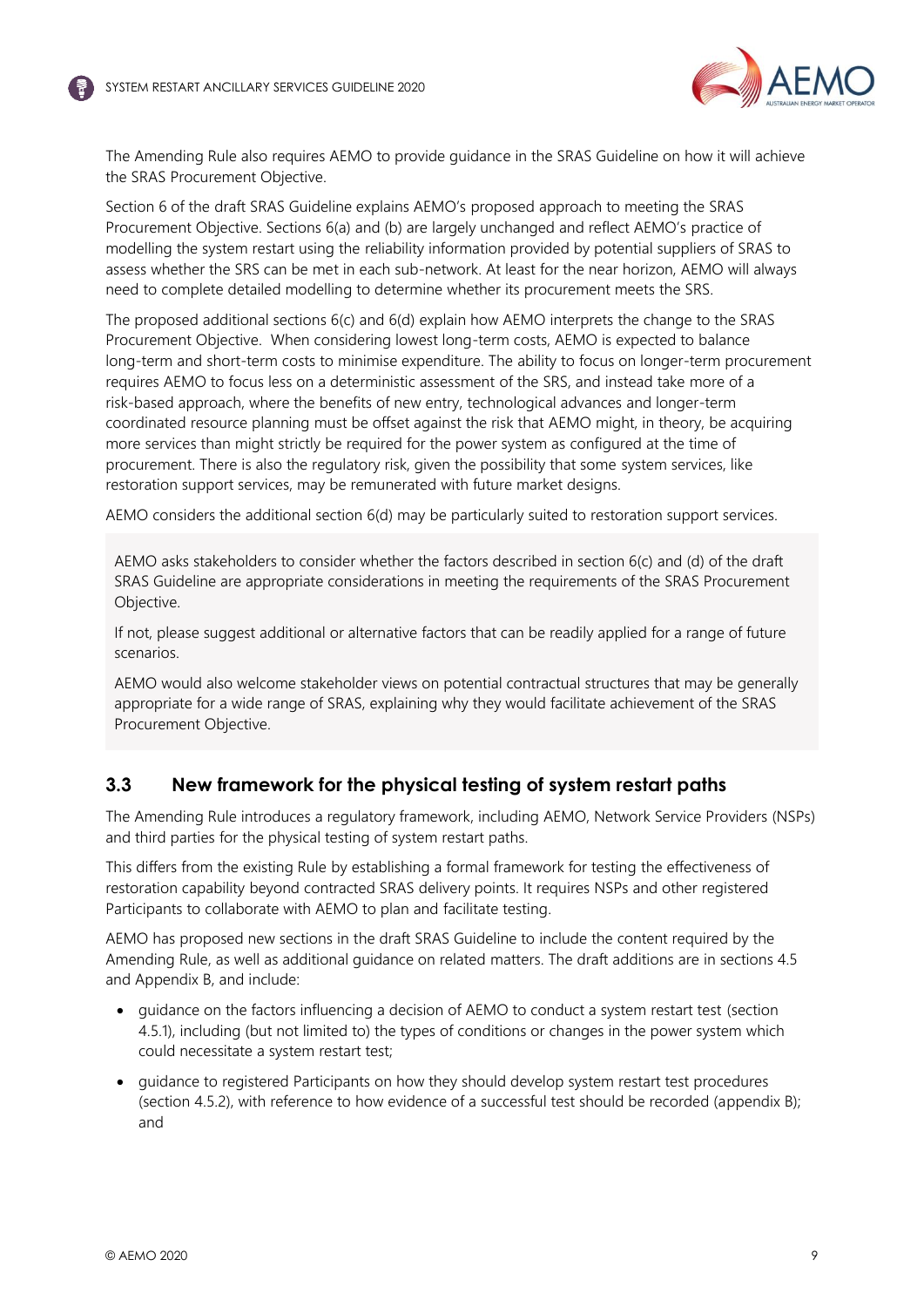

• guidance to registered participants required to participate in a system restart test under clause 4.3.6 (to be made on 2 November 2020) on the measurements and data to be reported to AEMO about the operation of their facilities during the system restart test (section 4.5.3, appendix B).

The Amending Rule also establishes:

- a compensation framework in new clause 4.3.6 to allow third party test participants to claim compensation for any direct costs incurred as a result of their participation in a test; and
- provisions for AEMO to report to test participants on the performance of their facilities in a system restart test, and additional annual public reporting requirements under clause 3.11.10(b) of the NER.

AEMO considers the compensation and reporting requirements are fully covered in the NER and do not require any further change to the SRAS Guideline.

AEMO asks stakeholders to consider whether the draft SRAS Guideline, including Appendix B, provides sufficient guidance on the requirements under the Amending Rule for the new testing regime.

## <span id="page-10-0"></span>**3.4 SRAS testing and test procedures**

The Amending Rule requires the SRAS Guideline to include 'requirements designed to identify any inconsistencies between the arrangements used in the testing of system restart ancillary services and those planned to be used in the deployment of system restart ancillary services following a major supply disruption and how the impact of any inconsistencies will be assessed'.

When the SRAS Guideline was amended in 2017, following AEMO's review of the 2016 South Australian black system event and additional feedback from the Australian Energy Regulator's (AER's) investigation of the event, AEMO incorporated provisions that largely address this requirement in the Amending Rule. AEMO has therefore proposed only clarifying amendments to the draft SRAS Guideline (in section 4.1, 4.2 and 4.4), to recognise that:

- in reality, test conditions while the grid is live cannot accurately replicate an actual black system event;
- some SRAS, particularly restoration support services, may be located within distribution networks;
- there is a need for collaborative preparation, testing and reporting processes involving all relevant NSPs, the SRAS Provider and AEMO, to ensure all have a mutual understanding of how things would be done differently in a black system event.

In addition, AEMO has proposed some additional changes to the draft SRAS Guideline to provide flexibility and clarification of SRAS testing roles and requirements. These include:

- An ability for AEMO to request the relevant Transmission Network Service Provider (TNSP) to incorporate the transmission components between the SRAS delivery point and the first downstream substation into an SRAS test (section 3.6.4(e)) . Under the SRS, these components must be included in the assessment of the reliability of individual SRAS. Testing may be beneficial (particularly before procurement) to confirm this assessment. This equipment would not be tested if there was a material risk to system security, reliability or other connected equipment.
- Adjustments to the SRAS test triggers and timing in section 4.3 to recognise that a system restart test involving a contracted SRAS source will count as one of its mandatory annual tests, and also to better define the types of maintenance that are relevant in considering whether a post-maintenance SRAS test is needed.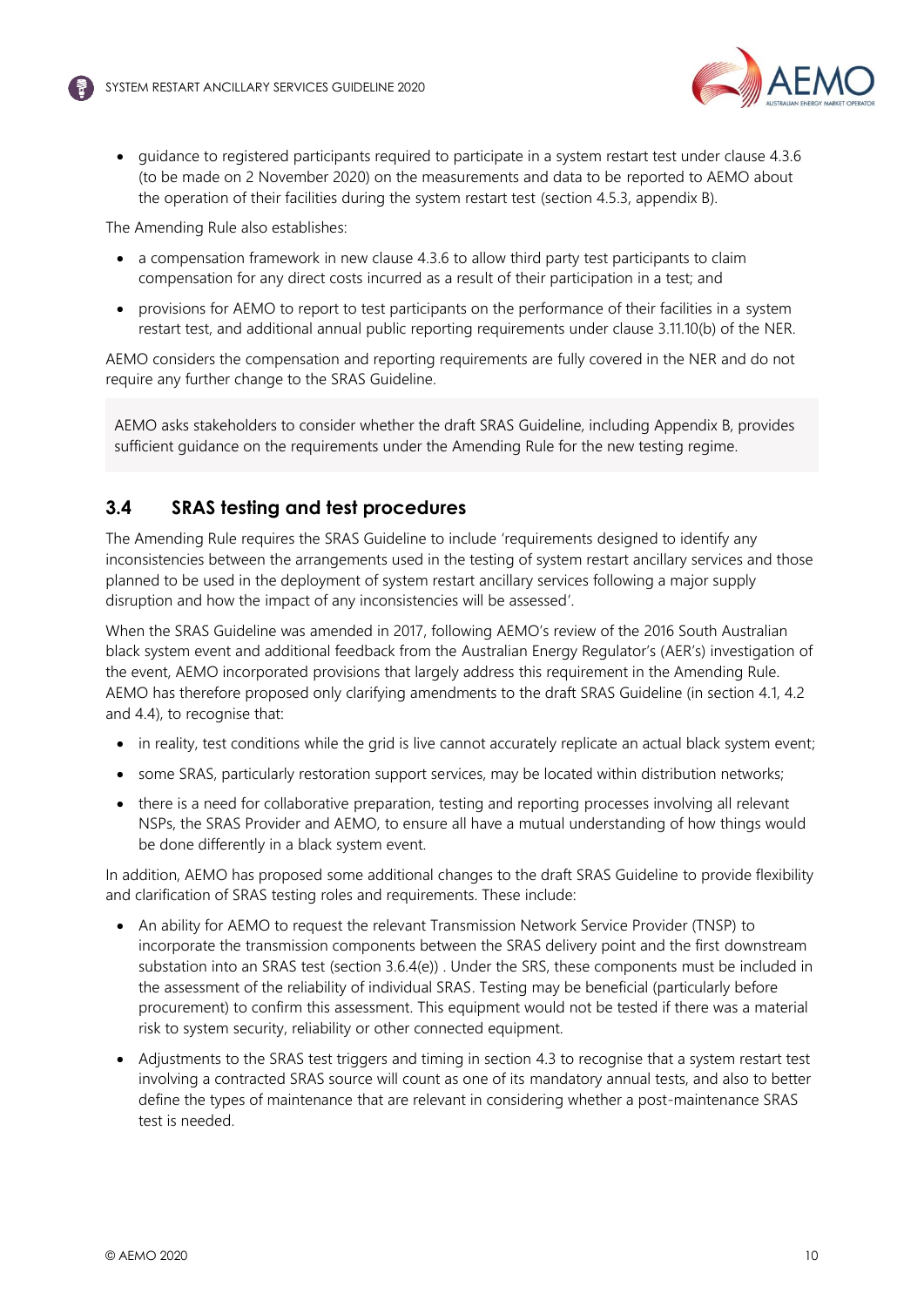

AEMO asks stakeholders to consider whether any additional changes to the SRAS Guideline are needed to facilitate identification of differences between test procedures and actual restart procedures, or other improvements or clarification in relation to testing.

## <span id="page-11-0"></span>**3.5 Boundaries of electrical sub-networks**

The SRAS Guideline incorporates AEMO's determination of the boundaries of electrical sub-networks for which SRAS is procured, under clause 3.11.8 of the NER. These are currently defined in line with the NEM regional boundaries, other than Queensland, which is divided two sub-networks, with the north-south sub-network boundary located just north of South Pine and Tarong.

AEMO is considering whether it is appropriate to consolidate the existing two Queensland sub-networks, and is seeking stakeholder feedback on the appropriateness of this change. Note that no change has yet been made to the draft SRAS Guideline to reflect this option.

AEMO has previously used a separation of north and south Queensland for SRAS procurement purposes. However, recent procurement rounds have shown that almost all SRAS-capable generation and non-SRAS generation capable of supporting restoration is located in central and southern areas of the Queensland region. Having separate sub-networks creates a requirement to identify distinct and separate restoration paths for each sub-network, each with SRAS procured to serve only one of those sub-networks (even though they may all be located in the southern part). NSP, AEMO and generator staff prepare according to the restart plans developed for each individual sub-network.

This current separation may artificially limit the overall restoration capability that could be achieved if the entire Queensland region were a single sub-network, allowing each SRAS source to be procured and planned for concurrent use to energise to the north or south of the region. Additionally, combining the sub-networks may help to maximise the available stabilising load required for the SRAS units, allowing a faster transmission corridor rebuild process.

As the SRS currently specifies different restoration quantities, timeframes and reliability levels for each sub-network individually, a change of this nature would require further, considered SRS amendment. AEMO will discuss with the Reliability Panel how the necessary consultation on the SRS could be efficiently managed to align with any change in the existing boundaries, and how to account for the practical limitations of restoration in the Queensland network within the SRS.

AEMO requests stakeholder views on the potential consolidation of the two existing Queensland sub-networks, in particular whether there may be any drawbacks or unintended consequences of consolidation, matters for deeper investigation, or any advantages not identified in this Issues Paper.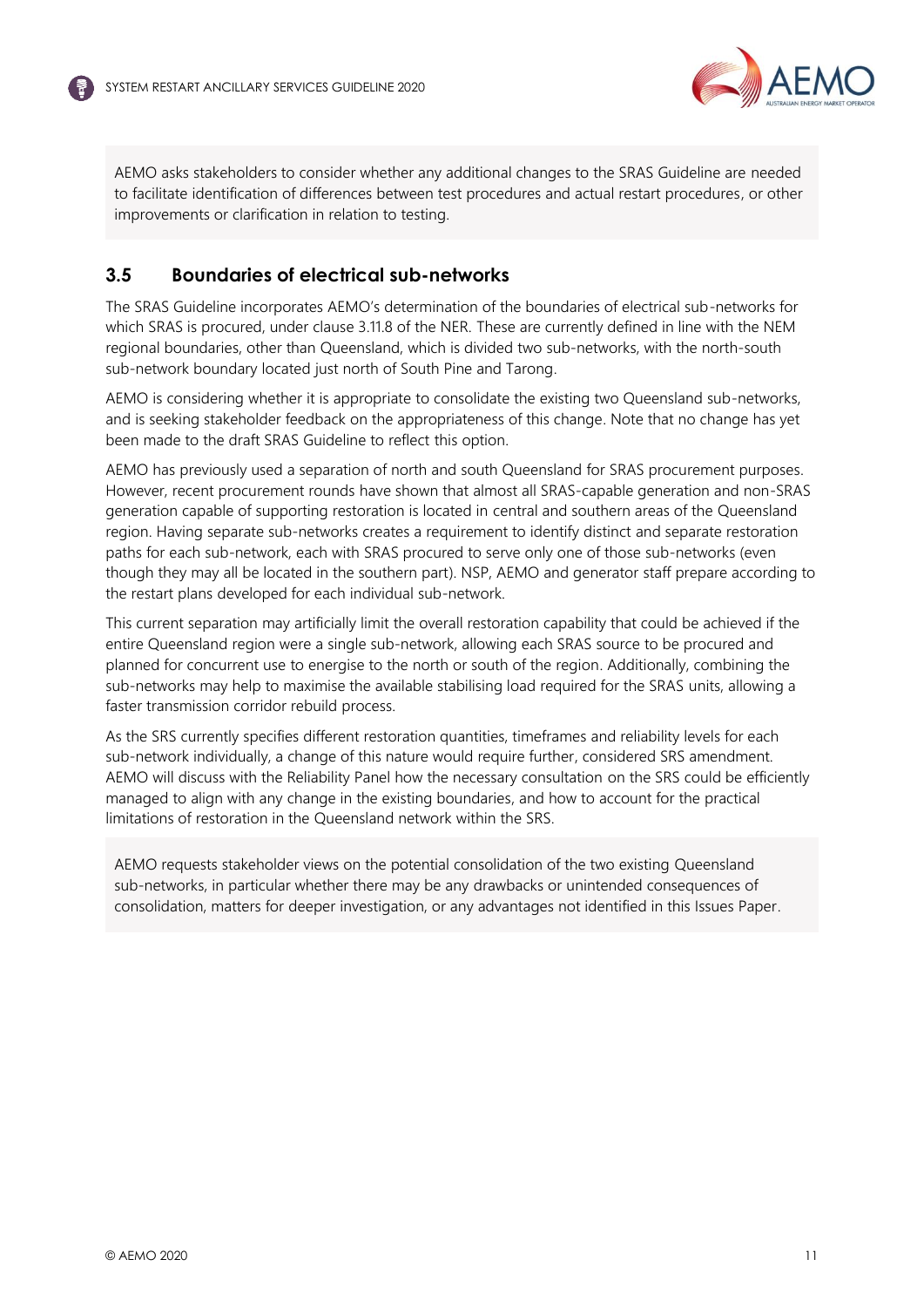

## <span id="page-12-0"></span>**4. SUMMARY OF MATTERS FOR CONSULTATION**

In summary, AEMO seeks comment and feedback on whether the changes to the draft SRAS Guideline satisfy the requirements of the Amending Rule.

The following box highlights the requests for stakeholder feedback AEMO has made throughout this document. AEMO welcomes responses to these requests, as well as suggestions about any other issues stakeholders believe are relevant to AEMO's review of the SRAS Guideline, in accordance with the NER.

- AEMO asks stakeholders to consider whether the draft SRAS Guideline provides adequate guidance on the technical requirements for a **black start service**. Stakeholders may also consider whether they are under or over prescriptive, noting there is a balance between the detail needed to enable potential SRAS providers to understand whether their facility could qualify to provide a service, and the flexibility to consider technologies that could meet those requirements in different ways.
- AEMO asks stakeholders to consider whether the draft SRAS Guideline provides adequate guidance on the technical requirements for **restoration support services**. Stakeholders may also consider whether they are under or over prescriptive, again noting the need to appropriately balance detail with the flexibility to adapt to changing network conditions and emerging technologies.
	- − AEMO welcomes comments on the ability of asynchronous technologies to meet these requirements under expected operating conditions during system restoration.
- AEMO asks stakeholders to consider whether the factors described in section 6(c) and (d) of the draft SRAS Guideline are appropriate considerations in meeting the requirements of the **SRAS Procurement Objective**. If not, please suggest additional or alternative factors that can be readily applied for a range of future scenarios.
	- − AEMO would also welcome stakeholder views on potential **contractual structures** that may be generally appropriate for a wide range of SRAS, explaining why they would facilitate achievement of the SRAS Procurement Objective.
- AEMO asks stakeholders to consider whether the draft SRAS Guideline, including Appendix B, provides sufficient guidance on the requirements under the Amending Rule for the **new system restart testing regime**.
- AEMO asks stakeholders to consider whether any additional changes to the SRAS Guideline are needed to facilitate **identification of differences between test procedures and actual restart procedures,** or other improvements or clarification in relation to testing.
- AEMO requests stakeholder views on the potential consolidation of the two existing **Queensland sub-networks**, in particular whether there may be any drawbacks or unintended consequences of consolidation, matters for deeper investigation, or any advantages not identified in this Issues Paper.

**Submissions must be made in accordance with the Notice of First Stage of Consultation published with this paper by 5.00 pm (Melbourne time) on 3 July 2020.**